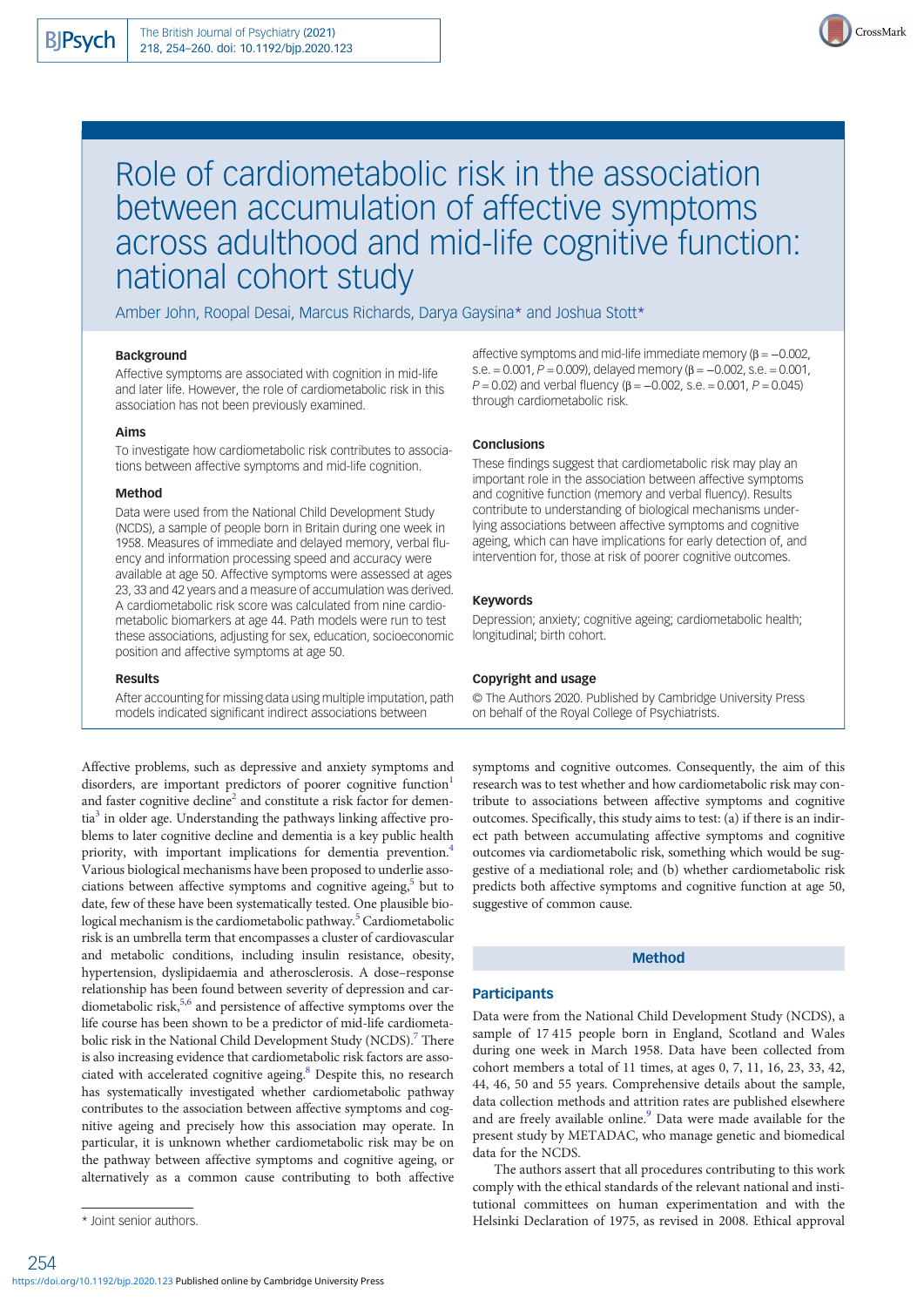for the biomedical sweep in NCDS was obtained from South East Multicentre Research Ethics Committee. Further ethical approval for the secondary analysis of NCDS data for this study was provided by the University of Sussex (ER/AJ316/2).

## Measures

#### Cognitive outcomes

Measures of immediate memory, delayed memory, verbal fluency, information processing speed and information processing accuracy were available at age 50. Memory was assessed using a wordlist recall test, in which 10 words were presented visually and cohort members listed the words they could recall immediately after presentation and then again after a delay. Verbal fluency was assessed using the Animal Naming Task, in which cohort members listed as many animals as they could within a timed period. Information processing speed and accuracy were assessed using a letter cancellation task. The number of letters scanned within a timed period represented information processing speed, with number of errors made used as a measure of processing accuracy. Higher scores represent better performance for all cognitive outcomes, with the exception of information processing accuracy, for which higher scores indicate more errors. These cognitive measures have been described in detail and are published elsewhere.[10](#page-5-0)

#### Affective symptoms

Affective symptoms in adulthood were measured at age 23, 33 and 42 using the Malaise Inventory, a 24-item self-completion question-naire.<sup>[11](#page-5-0)</sup> This is a measure of psychological distress, including emotional disturbance and related physical symptoms. There is a validated cut-off for clinical relevance (used in this study). Cohort members scoring 8 and above out of 24, the validated threshold for clinical relevance, $11$  were coded as having case-level affective symptoms (i.e. a high risk of depression) and those scoring 7 and below were coded as having no symptoms. The Malaise Inventory has been used frequently in previous research<sup>[7,12](#page-5-0)</sup> and its internal consistency is acceptable.<sup>[11](#page-5-0)</sup> In line with previous research,<sup>[12](#page-5-0)</sup> a measure of accumulating affective symptoms was derived by summing the binary Malaise Inventory score at age 23, 33 and 42 to represent the number of time points through adulthood with case-level affective symptoms (score range 0–3).

## Cardiometabolic risk

At age 44, nine measures of cardiometabolic risk were assessed: total cholesterol; high-density lipoprotein (HDL) cholesterol; triglycerides; glycosylated haemoglobin ( $HbA_{1c}$ ); systolic blood pressure; diastolic blood pressure; C-reactive protein (CRP) (excluding values >10 mg/L, which may be indicative of recent infection); fibrinogen; resting heart rate.

HDL cholesterol was reverse scored, so that for all biomarkers higher scores represent greater cardiometabolic dysfunction. These biomarkers were selected on the basis of the previous research examining cardiometabolic risk in the NCDS.<sup>[7](#page-5-0)</sup> Specifically, each of these nine variables is a component of cardiometabolic risk. Biochemical analyses of blood samples used to collect information on  $HbA_{1c}$ , triglycerides, total and  $HDL$  cholesterol, fibrinogen and CRP are published elsewhere and are described in depth in the NCDS biomedical user guide and the technical report.<sup>[13](#page-6-0),[14](#page-6-0)</sup>

These measures were used both as individual variables and to derive a composite measure of cardiometabolic risk. Measures of CRP and triglycerides were skewed in the direction of low risk and therefore were log transformed. Standardised z-scores were derived for all biomarkers and then used in all subsequent analyses. As in previous work, $7$  z-scores for each biomarker were summed to create an overall composite measure of cardiometabolic risk score. Higher scores on this derived measure represent greater cardiometabolic dysfunction.

#### Covariates

Covariates were selected on the basis of variables known to be associated with cognitive function. Specifically, models were adjusted for gender,<sup>[3](#page-5-0)</sup> educational attainment,<sup>15</sup> childhood socioeconomic position,  $16$  childhood cognitive function  $17$  and affective symptoms contemporaneous with measurement of cognitive function (at age 50). Education was measured as the highest academic achievement attained by age 50. This was classified into three categories: no education; GCSE to A-level (or Scottish equivalent); higher education. Childhood socioeconomic position was derived according to guide-lines from the Centre for Longitudinal Studies,<sup>[18](#page-6-0)</sup> and was based on parental occupation and household tenure. This was coded into three categories: working class; intermediate class; middle class. Childhood cognitive function at age 11 was assessed using a general ability test,<sup>[19](#page-6-0)</sup> which cohort members completed at school. Affective symptoms at age 50 were assessed using the short form of the Malaise Inventory, which encompassed nine items,<sup>[20](#page-6-0)</sup> as the 24-item measure is not available at this age. This variable was included as a continuous measure (i.e. the number of items on the short form of the Malaise Inventory that the cohort member endorsed).

## Analytical procedure

For main analyses, path models were run, estimating direct associations between accumulating affective symptoms and mid-life cognitive function and indirect associations through the composite measure of cardiometabolic risk. The use of this composite score allows the model to take into account that combined small variations across multiple biomarkers can confer meaningful change in disease risk, regardless of the signal for any individual biomarker.[21](#page-6-0)

Next, an additional analysis was run to test whether associations between affective symptoms and cognitive function are driven by cardiometabolic risk as a common cause mechanism. To test this, a path model was conducted using a cardiometabolic risk score to predict cognitive function and affective symptoms at age 50.

Initial models were unadjusted and subsequent models were adjusted for the covariates. All cognitive measures were included together in the models to account for covariances between different cognitive domains. Non-significant covariances were removed from the model to improve fit. Stratifying analyses by gender did not significantly improve model fit (supplementary Table 1, available at [https://doi.org/10.1192/bjp.2020.123\)](https://doi.org/10.1192/bjp.2020.123), therefore gender was adjusted for in all subsequent models rather than used as a stratifying variable. Model fit was tested using standard fit statistics: chisquared goodness-of-fit test, comparative fit index (CFI), Tucker– Lewis index (TLI) and root mean square error of approximation (RMSEA). Missing data were accounted for using full information maximum likelihood (FIML) methods, in which model parameters and s.e. are estimated using all available data. All analyses were conducted in Mplus V8 (for Windows). $^{22}$  $^{22}$  $^{22}$ 

To maximise the analytic sample size, main models were rerun using multiple imputation to impute all covariate data. In total, 21 variables were imputed over five sweeps using the MICE package in R (for Windows). Main models were re-run on the imputed data-set  $(n = 9377)$ .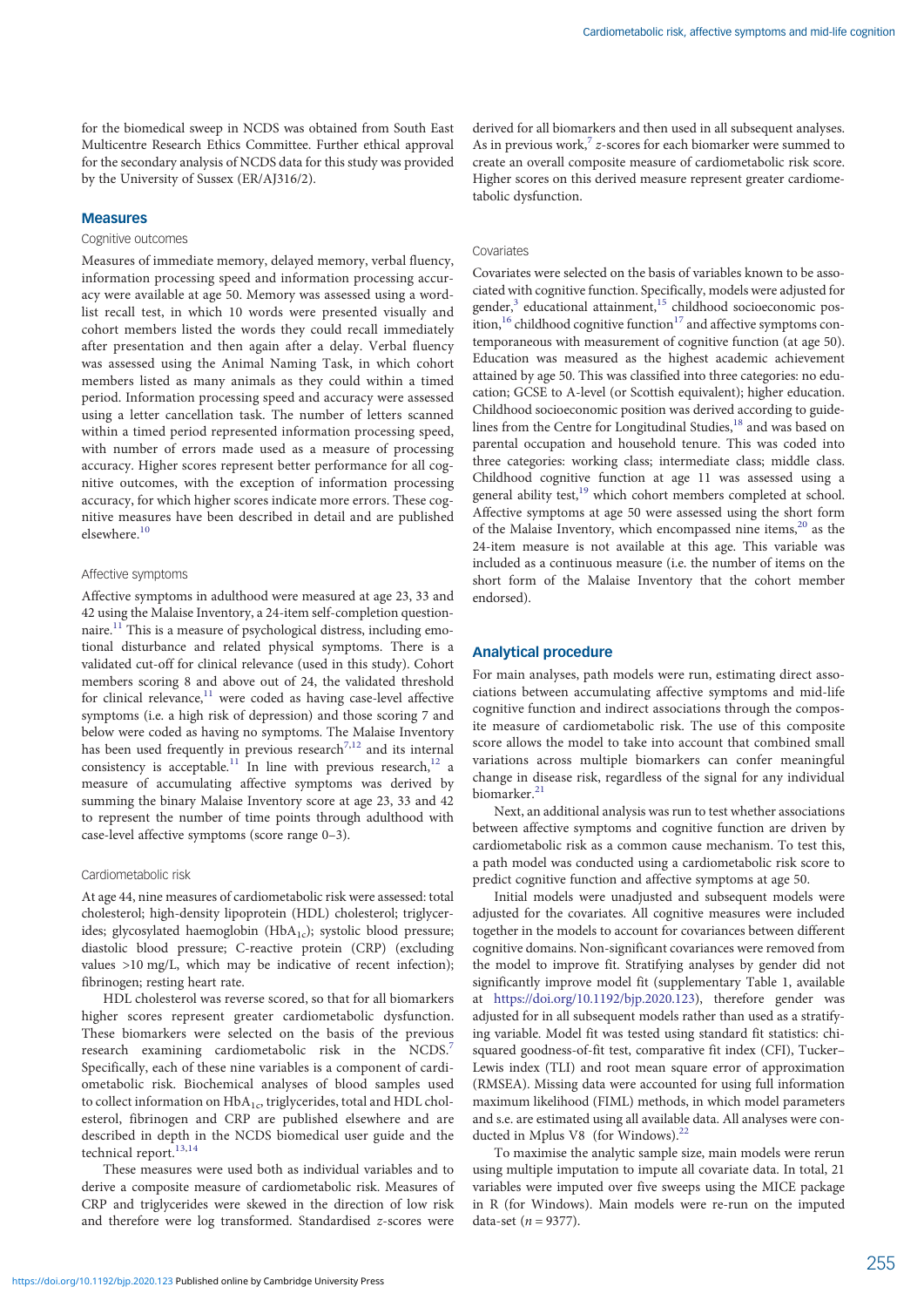<span id="page-2-0"></span>

| <b>Table 1</b> Demographic information of the sample who took part in the<br>biomedical sweep of the National Child Development Study (NCDS) |                            |  |  |  |  |
|----------------------------------------------------------------------------------------------------------------------------------------------|----------------------------|--|--|--|--|
|                                                                                                                                              | Sample in biomedical sweep |  |  |  |  |

|                                                                 |             | $(n = 9377)$   |  |
|-----------------------------------------------------------------|-------------|----------------|--|
| <b>Measures</b>                                                 | $n$ (%)     | Mean (s.d.)    |  |
| Immediate memory                                                |             | 6.59(1.48)     |  |
| Delayed memory                                                  |             | 5.47 (1.84)    |  |
| Verbal fluency                                                  |             | 22.43 (6.29)   |  |
| Information processing speed                                    |             | 333.61 (88.01) |  |
| Information processing accuracy                                 |             | 4.32 (3.98)    |  |
| Number of time points with affective symptoms from age 23 to 42 |             |                |  |
| $0 \times$                                                      | 5754 (83.3) |                |  |
| 1 time                                                          | 781 (11.3   |                |  |
| 2 times                                                         | 266 (3.9)   |                |  |
| 3 times                                                         | 105(1.5)    |                |  |
| Affective symptoms at age 50                                    |             | 1.44 (1.90)    |  |
| Gender (female)                                                 | 4712 (50.3) |                |  |
| Childhood cognition                                             |             | 45.42 (15.41)  |  |
| Household socioeconomic position                                |             |                |  |
| Working                                                         | 3238 (41.7) |                |  |
| Intermediate                                                    | 2880 (37.1) |                |  |
| Middle                                                          | 1652 (21.3) |                |  |
| Education                                                       |             |                |  |
| No academic qualification                                       | 1323 (16.1) |                |  |
| GCSE to A-level (or Scottish equivalent)                        | 4781 (58.3) |                |  |
| Higher education                                                | 2091 (25.5) |                |  |
| Cardiovascular medication (yes)                                 | 757 (8.1)   |                |  |

## Supplementary analyses

To check whether indirect associations between affective symptoms and cognitive outcomes were driven primarily by any particular biomarker, an additional model was run in which the nine biomarkers were included in the model individually. This approach allows the effects of each biomarker to be estimated, while simultaneously accounting for covariances between these markers. Following relevant work in the NCDS, supplementary analyses were conducted with models additionally adjusted for cardiovascular medication  $use.$ 

## **Results**

# Missing data and descriptive statistics

The biomedical sweep at age 44 included 9377 participants. Of this sample, 3730 people had complete information for all key variables and covariates (supplementary Fig. 1). This subsample was compared with the sample with missing data on key variables (supplementary Table 2). This revealed that people with missing data had significantly poorer scores for all cognitive tests (including those in childhood) except processing speed; had reported more episodes of affective symptoms from age 23 to 42 and higher affective symptoms at age 50; were more likely to be categorised as working class, have lower education and to take cardiovascular medication; and showed significantly higher levels of all cardiometabolic biomarkers. However, there were no gender differences in probability of missing data. Missing data were addressed using FIML, resulting in an analytic sample of 6405 people in fully adjusted models. Main models were also conducted on the imputed sample, resulting in a sample of 9377 in fully adjusted models. Demographic information for this sample is presented in Table 1.

## Path models to test the role of cardiometabolic risk in the association between affective symptoms and cognitive function

Both the unadjusted and adjusted FIML models fit the data well (unadjusted:  $n = 6682$ ;  $\chi^2(1) = 5.91$ ,  $P = 0.02$ ; CFI = 1.00; TLI = 0.99; RMSEA = 0.03; adjusted:  $n = 6403$ ;  $\chi^2(2) = 1.24$ ,  $P = 0.54$ ;  $CFI = 1.00$ ;  $TLI = 1.00$ ;  $RMSEA = 0.00$ ). The model conducted on the imputed sample also fit to the data well ( $n = 9377$ ;  $\chi^2(2) =$ 6.22,  $P = 0.04$ ; CFI = 1.00; TLI = 0.99; RMSEA = 0.02).

## Direct effects

Unadjusted FIML models showed significant direct effects of accumulating affective symptoms across adulthood on mid-life immediate memory (β = -0.09, s.e. = 0.01, P < 0.001), delayed memory (β =  $-0.08$ , s.e. = 0.01, P < 0.001), verbal fluency (β = -0.09, s.e. = 0.01,  $P < 0.001$ ), and information processing accuracy ( $\beta = 0.05$ , s.e. = 0.01,  $P < 0.001$ ), but not for information processing speed. However, there were no significant direct effects of affective symptoms on any cognitive domain after adjustment for all covariates (Table 2; [Fig. 1\)](#page-3-0). Similarly, the fully adjusted model conducted on the imputed sample revealed no significant direct effects of affective symptoms on any cognitive domain (Table 2; [Fig. 1](#page-3-0)).

#### Indirect effects

In the unadjusted FIML model, there were significant indirect effects of affective symptoms on immediate memory, delayed memory, verbal fluency and information processing speed operating through composite cardiometabolic risk score (immediate memory:  $\beta = -0.01$ , s.e. = 0.002,  $P = 0.008$ ; delayed memory:  $β = -0.01$ , s.e. = 0.002  $P = 0.008$ ; verbal fluency:  $β = -0.003$ , s.e. = 0.001,  $P = 0.01$ ; information processing speed:  $\beta = -0.003$ , s.e.  $= 0.001$ ,  $P = 0.02$ ). There was no effect for information processing accuracy. After adjustment for covariates, there was still a significant indirect effect of accumulating affective symptoms

| Adjusted path models testing direct, indirect and total associations between accumulating affective symptoms from age 23 to 42 and mid-life<br>Table 2<br>cognitive outcomes at age 50, via cardiometabolic risk |                                       |                                                                                                                  |                                     |                                                   |                                                      |  |
|------------------------------------------------------------------------------------------------------------------------------------------------------------------------------------------------------------------|---------------------------------------|------------------------------------------------------------------------------------------------------------------|-------------------------------------|---------------------------------------------------|------------------------------------------------------|--|
|                                                                                                                                                                                                                  | Immediate memory<br>$\beta$ (s.e.), P | Delayed memory<br>$\beta$ (s.e.), P                                                                              | Verbal fluency<br>$\beta$ (s.e.), P | Information processing speed<br>$\beta$ (s.e.), P | Information processing accuracy<br>$\beta$ (s.e.), P |  |
|                                                                                                                                                                                                                  |                                       | FIML model ( $n = 6403$ ; $\gamma^2(2) = 1.24$ , $P = 0.54$ ; CFI = 1.00; TLI = 1.00; RMSEA = 0.00)              |                                     |                                                   |                                                      |  |
| Direct                                                                                                                                                                                                           | $-0.02$ (0.02), 0.17                  | $-0.03(0.02)$ , 0.10                                                                                             | $0.00(0.02)$ , $0.98$               | $0.03(0.02)$ , $0.06$                             | $0.03(0.02)$ , $0.11$                                |  |
| Indirect                                                                                                                                                                                                         | $-0.002$ (0.001), 0.02                | $-0.001$ (0.001), 0.10                                                                                           | $-0.001$ (0.001), 0.30              | $0.00$ (0.001), 0.57                              | $-0.001$ (0.001), 0.23                               |  |
| Total <sup>a</sup>                                                                                                                                                                                               | $-0.05(0.01), 0.001$                  | $-0.05$ (0.01), <0.001                                                                                           | $-0.02$ (0.01), 0.15                | $0.02$ (0.01), 0.15                               | 0.04(0.01), 0.01                                     |  |
|                                                                                                                                                                                                                  |                                       | Multiple imputation model ( $n = 9377$ ; $\chi^2(2) = 6.22$ , $P = 0.04$ ; CFI = 1.00; TLI = 0.99; RMSEA = 0.02) |                                     |                                                   |                                                      |  |
| Direct                                                                                                                                                                                                           | $-0.03(0.01)$ , 0.09                  | $-0.02$ (0.01), 0.12                                                                                             | $-0.02$ (0.01), 0.19                | $0.03(0.02)$ , $0.10$                             | $0.02(0.02)$ , $0.16$                                |  |
| Indirect                                                                                                                                                                                                         | $-0.002$ (0.001), 0.009               | $-0.002$ (0.001), 0.02                                                                                           | $-0.002$ (0.001), 0.045             | $-0.001$ (0.001), 0.35                            | $-0.001$ (0.001), 0.53                               |  |
| Total <sup>a</sup>                                                                                                                                                                                               | $-0.05$ (0.01), <0.001                | $-0.05$ (0.01), <0.001                                                                                           | $-0.04$ (0.01), 0.003               | $0.02$ (0.01), 0.14                               | 0.04(0.01), 0.01                                     |  |
| FIML, full information maximum likelihood; $\chi^2$ , goodness-of-fit test; CFI, comparative fit index; TLI, Tucker-Lewis index; RMSEA, root mean square error of approximation.                                 |                                       |                                                                                                                  |                                     |                                                   |                                                      |  |

FIML, full information maximum likelihood; x<sup>2</sup>, goodness-of-fit test; CFI, comparative fit index; TLI, Tucker–Lewis index; RMSEA, root mean square error of approximation.<br>a. Total effects include direct effects of affecti

256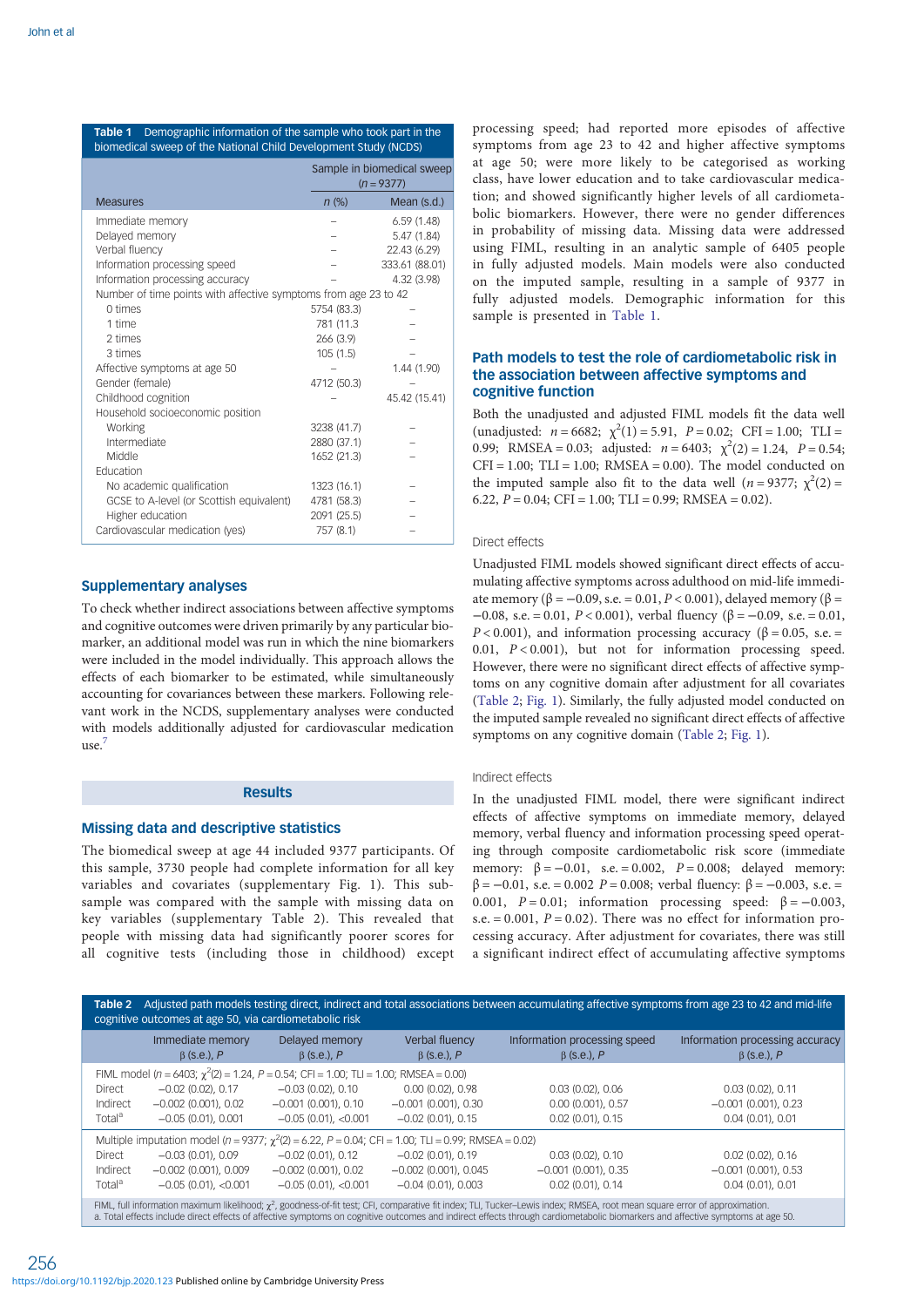<span id="page-3-0"></span>

Fig. 1 Path models: fully adjusted models showing direct, indirect and total associations between accumulating affective symptoms from age 23 to 42 and mid-life cognitive outcomes at age 50, via cardiometabolic risk.

FIML, full information maximum likelihood. Significant pathways are denoted by black arrows. Non-significant pathways are denoted by blue arrows.

on immediate memory  $(β = -0.002, s.e. = 0.001, P = 0.02)$ , accounting for 4% of the total effect [\(Table 2;](#page-2-0) Fig. 1). The fully adjusted model run on the imputed sample revealed significant indirect effects of accumulating affective symptoms on immediate memory  $(\beta = -0.002, s.e. = 0.001, P = 0.009)$ , delayed memory  $(\beta = -0.002, s.e. = 0.001, P = 0.02)$  and verbal fluency  $(\beta = -0.002, s.e. = 0.001, P = 0.02)$ s.e.  $= 0.001$ ,  $P = 0.045$ ), through the composite cardiometabolic risk score. This accounted for 4%, 4% and 5% of the total effect respectively. There were no significant indirect effects on information processing speed or accuracy ([Table 2](#page-2-0), Fig. 1).

## Total effects

In the unadjusted FIML model, there were significant total effects of accumulating affective symptoms on immediate memory ( $\beta$  =  $-0.09$ , s.e. = 0.01, P < 0.001), delayed memory (β = -0.08, s.e. = 0.01,  $P < 0.001$ ), verbal fluency (β = -0.09, s.e. = 0.01,  $P < 0.001$ ), and information processing accuracy ( $\beta = 0.05$ , s.e. = 0.01, P < 0.001), but not information processing speed. After adjusting for covariates, significant total effects remained for immediate memory ( $\beta = -0.05$ , s.e. = 0.01, P = 0.001), delayed memory ( $\beta$  =  $-0.05$ , s.e. = 0.01,  $P < 0.001$ ), and information processing accuracy

 $(\beta = 0.04, s.e. = 0.01, P = 0.01)$ , but not for verbal fluency or information processing speed ([Table 2](#page-2-0); Fig. 1). The adjusted model conducted on the imputed sample revealed significant total effects of accumulating affective symptoms on immediate memory ( $\beta$  =  $-0.05$ , s.e. = 0.01, P < 0.001), delayed memory (β = -0.05, s.e. = 0.01,  $P < 0.001$ ), verbal fluency ( $\beta = 0.04$ , s.e. = 0.01,  $P = 0.003$ ) and information processing accuracy  $(\beta = -0.04, s.e. = 0.01, P = 0.01)$ , but not on information processing speed [\(Table 2](#page-2-0); Fig. 1).

Next, a separate model was run using cardiometabolic risk score at age 44 as a predictor of affective symptoms and cognitive function at age 50 to test cardiometabolic risk as a potential common cause. The model fit the data well ( $n = 3847$ ;  $\chi^2(18) = 34.27$ ,  $P = 0.01$ ; CFI  $= 1.00$ ; TLI  $= 0.99$ ; RMSEA  $= 0.02$ ). The fully adjusted FIML model revealed that cardiometabolic risk significantly predicted immediate memory ( $\beta = -0.04$ , s.e. = 0.02,  $P = 0.008$ ), but not other cognitive outcomes. Cardiometabolic risk did not significantly predict affective symptoms at age 50 (β = 0.002, s.e. = 0.01,  $P = 0.90$ ) [\(Table 3](#page-4-0)). The adjusted model conducted on the imputed sample fit the data well  $(n = 5288; \chi^2(18) = 36.23, P = 0.007; CFI = 1.00; TLI = 0.99;$ RMSEA = 0.01). The analysis on imputed data revealed that cardiometabolic risk score at age 44 was significantly associated with poorer scores of immediate memory ( $β = -0.04$ , s.e. = 0.02, P =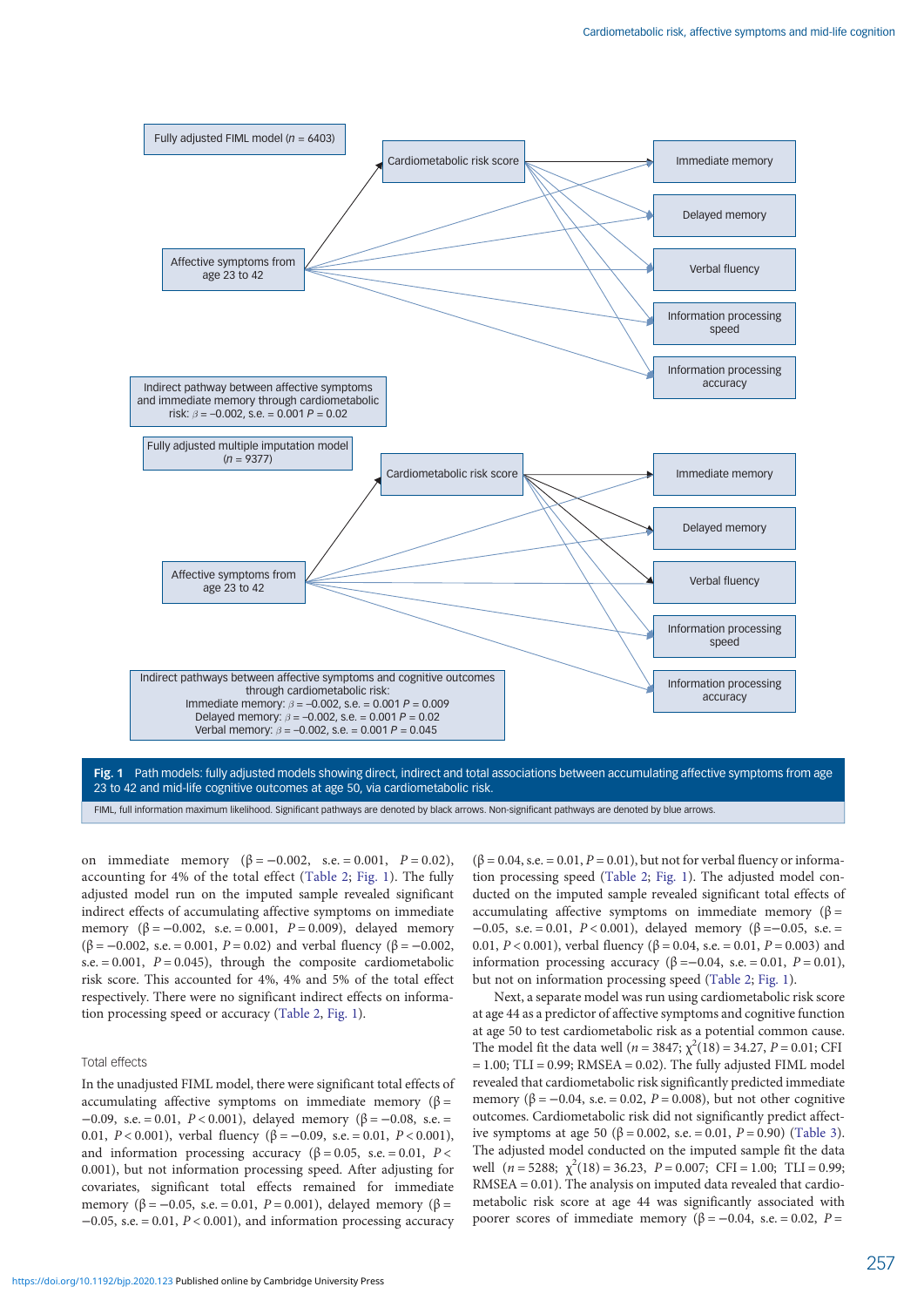<span id="page-4-0"></span>

| Path model using cardiometabolic risk score to predict affective symptoms and cognitive function at age 50<br>Table 3                                                            |                                                                                                                                      |                                                                                                                                                         |  |  |  |  |
|----------------------------------------------------------------------------------------------------------------------------------------------------------------------------------|--------------------------------------------------------------------------------------------------------------------------------------|---------------------------------------------------------------------------------------------------------------------------------------------------------|--|--|--|--|
|                                                                                                                                                                                  |                                                                                                                                      |                                                                                                                                                         |  |  |  |  |
|                                                                                                                                                                                  | Model using FIML ( $n = 3847$ ; $\chi^2(18) =$<br>$34.27, P = 0.01$ ; CFI = 1.00; TLI = 0.99;<br>$RMSEA = 0.02$<br>$\beta$ (s.e.), P | Model using multiple imputation $(n =$<br>5288; $\gamma^2$ (18) = 36.23, P = 0.007; CFI =<br>1.00; TLI = $0.99$ ; RMSEA = $0.01$ )<br>$\beta$ (s.e.), P |  |  |  |  |
| Affective symptoms                                                                                                                                                               | $0.002$ (0.01), 0.90                                                                                                                 | $0.02$ (0.01), 0.24                                                                                                                                     |  |  |  |  |
| Immediate memory                                                                                                                                                                 | $-0.04$ (0.02), 0.008                                                                                                                | $-0.04(0.02)$ , 0.003                                                                                                                                   |  |  |  |  |
| Delayed memory                                                                                                                                                                   | $-0.02$ (0.02), 0.24                                                                                                                 | $-0.03(0.02)$ , 0.048                                                                                                                                   |  |  |  |  |
| Verbal fluency                                                                                                                                                                   | $-0.01$ (0.02), 0.45                                                                                                                 | $-0.03(0.02)$ , 0.03                                                                                                                                    |  |  |  |  |
| Information processing speed                                                                                                                                                     | $0.001$ (0.02), 0.96                                                                                                                 | $-0.01$ (0.02), 0.73                                                                                                                                    |  |  |  |  |
| Information processing accuracy                                                                                                                                                  | $-0.02$ (0.02), 0.37                                                                                                                 | $-0.01$ (0.02), 0.66                                                                                                                                    |  |  |  |  |
| FIML, full information maximum likelihood; $\chi^2$ , goodness-of-fit test; CFI, comparative fit index; TLI, Tucker-Lewis index; RMSEA, root mean square error of approximation. |                                                                                                                                      |                                                                                                                                                         |  |  |  |  |

0.003), delayed memory ( $\beta = -0.03$ , s.e. = 0.02,  $P = 0.048$ ) and verbal fluency (β = -0.03, s.e. = 0.02,  $P = 0.03$ ) at age 50. However, cardiometabolic risk at age 44 was not significantly associated with affective symptoms at age 50 ( $\beta = 0.02$ , s.e. = 0.01, P = 0.24) (Table 3).

## Supplementary analysis

The model including nine individual biomarkers as predictors fit the data well ( $n = 6405$ ;  $\chi^2(12) = 33.29$ ,  $P < 0.001$ ; CFI = 1.00;  $TLI = 0.99$ ;  $RMSEA = 0.02$ ). In fully adjusted models including all covariates and individual cardiometabolic biomarkers, there were no significant direct effects of accumulating affective symptoms on cognitive outcomes. There was a significant indirect path between accumulating affective symptoms and delayed memory through fibrinogen ( $\beta$  = -0.003, s.e. = 0.001, P = 0.03), accounting for 6% of the total effect. All other indirect paths were not significant at the 5% level in adjusted models. There were significant total effects of accumulating affective symptoms on immediate memory (β = -0.05, s.e. = 0.01, P = 0.001), delayed memory (β =  $-0.05$ , s.e. = 0.01,  $P < 0.001$ ) and information processing accuracy  $(\beta = 0.04, s.e. = 0.01, P = 0.01)$ , but not on verbal fluency or information processing speed (supplementary Table 3).

Further analyses were conducted additionally adjusting for cardiovascular medication use. The model fit the data well ( $n = 6370$ ;  $\chi^2(3) = 12.12$ ,  $P = 0.007$ ; CFI = 1.00; TLI = 0.98; RMSEA = 0.02). Results were largely identical to those reported in main models (supplementary Table 4).

## **Discussion**

## Summary of findings

Results across models using two missing data methods (FIML and multiple imputation) both revealed significant indirect associations between accumulation of affective symptoms and immediate memory through a composite cardiometabolic risk score. Additionally, models using multiple imputation revealed significant indirect associations with delayed memory and verbal fluency. These associations may have been revealed in the model using imputed data owing to extra power associated with increasing the sample size. There were no significant direct or indirect paths observed between symptoms and other cognitive domains (information processing). These results build on previous research that showed associations between affective problems and cardiometabolic risk, and also between cardiometabolic risk and cognitive outcomes, $7,23$  $7,23$  $7,23$  but had not investigated the role that cardiometabolic risk might play in the known relationship between affective problems and later cognition. These results do not support the common cause hypothesis that cardiometabolic risk may precede both development of affective symptoms and cognitive dysfunction,

because in these data the cardiometabolic risk score did not predict subsequent level of affective symptoms.

There are several plausible mechanisms that could account for the observed indirect associations. For example, accumulated affective symptoms may be associated with cardiometabolic risk because of behavioural/lifestyle factors with known associations with dementia and cognitive ageing (e.g. smoking, alcohol, physical inactivity). $24$  Additionally, affective symptoms may be linked with cardiometabolic risk through other biological pathways (e.g. through dysregulation of the hypothalamic–pituitary–adrenal (HPA) axis, inflammatory processes, sympathetic nervous system activity), $25$  which can also be associated with subsequently poorer cognitive function. The mechanisms that underlie these observed associations are likely to be complex and multifaceted.

It should be noted that effect sizes for indirect pathways are small and account for only small amounts of the total effects. This suggests that cardiometabolic risk may be one of multiple underlying pathways and that other lifestyle and biomedical factors are likely to play an important role within the association between affective symptoms and cognitive ageing. Further understanding of these relationships are important for appropriate targeting of intervention and advice for amelioration of cognitive risk in the context of high levels of affective symptoms.

# Strengths and limitations

Strengths of this research include the use of a large nationally representative cohort, with prospective data available from birth through to mid-life over a period of five decades. Additionally, the repeated use of the same instrument to capture affective symptoms over time is a strength of this study. Affective symptoms contemporaneous with cognitive function were included in the models, reducing the possibility that associations between affective symptoms and later cognitive function are simply due to cross-sectional associations at age 50.

Missing data is a limitation of most long running cohort studies. In this study, the sample with missing data differed significantly from the sample with complete information on a range of key variables, including cognitive scores, levels of affective symptoms and demographic characteristics. The sample with missing data showed higher affective symptoms, poorer cognitive function and raised cardiometabolic symptoms, and associations may therefore be underestimated in this analysis. To address this issue in these analyses, multiple imputation and FIML were used. It is important to note, however, that if data are missing not at random (MNAR), these methods may not be appropriate. A further limitation of the study is that the number of individuals with case-level affective symptoms is relatively small, which may lead to a possible underestimation of effects.

Additionally, cardiometabolic biomarkers were measured at only one time point (age 44). Therefore, the possibility of reverse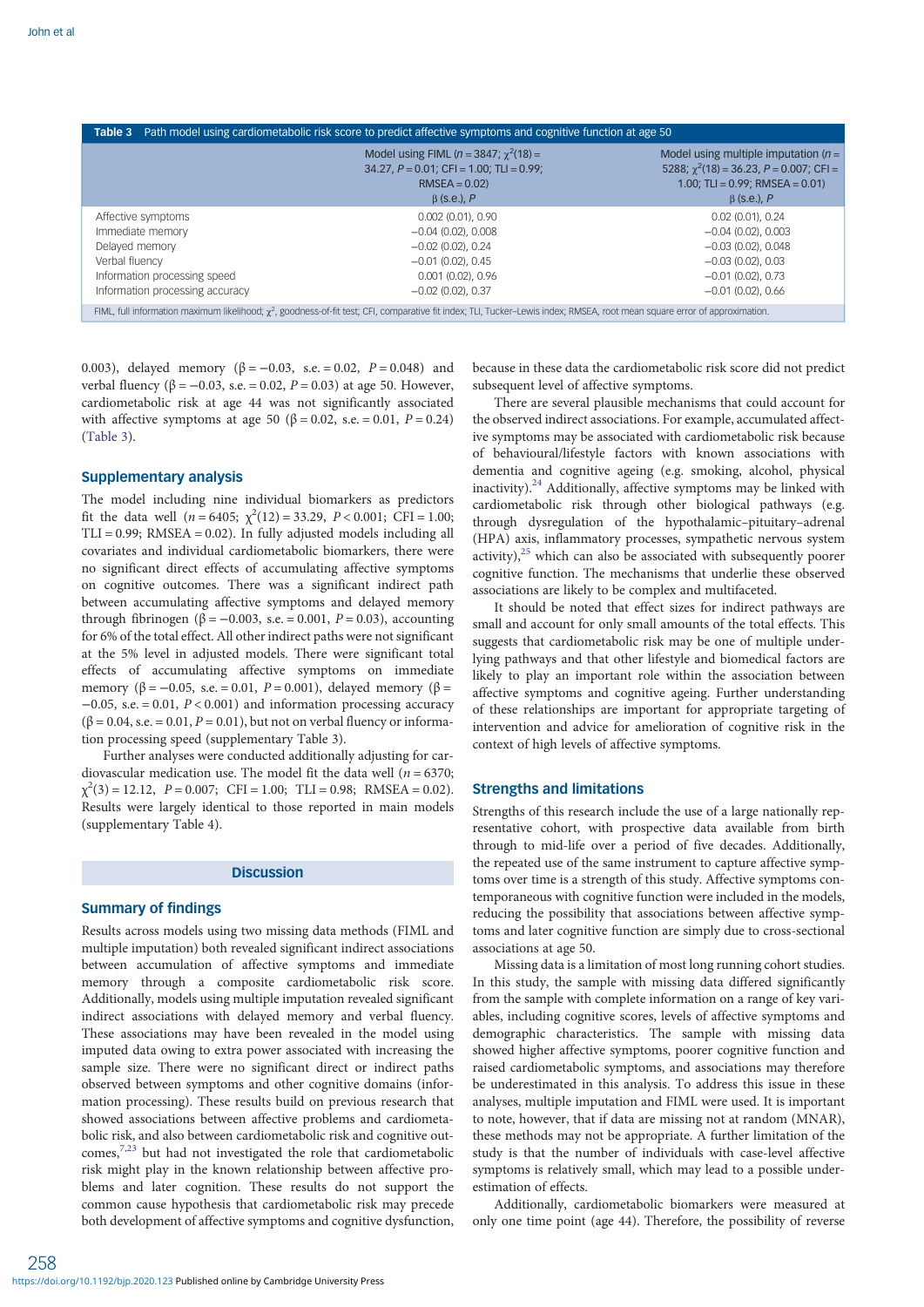<span id="page-5-0"></span>causality cannot be ruled out. However, we ran a supplementary analysis to partially address this using cardiometabolic risk score as a predictor of later affective symptoms at age 50. These results showed that the association did not operate in the opposite direction and cardiometabolic risk did not predict subsequent affective symptoms. Furthermore, although we adjusted for cardiovascular medication use in a supplementary analysis, there was no measure of psychotropic medication use, which was consequently not accounted for in the present analyses. Additionally, cognitive data were available at only one time point in this data-set (at age 50), so it was not possible to model cognitive trajectories. Related to this, the extent to which mid-life cognitive function in this cohort is relevant to dementia risk decades later is currently unknown. This can be tested in this cohort in the future with repeated follow-up assessment of cognitive function and dementia status as participants transition into older adulthood. Affective symptoms in late life are a recognised risk factor for dementia. However, it remains unclear whether this link represents a flare-up of earlier depressive symptoms and associated cardiometabolic risk, or whether affective symptoms later in the life course also have direct effects on dementia risk. Finally, the cognitive assessments were limited to those available in NCDS, meaning that conclusions cannot be drawn for other cognitive domains not measured (e.g. executive functions).

## Future research and implications

Overall, these findings provide strong evidence that cardiometabolic risk may contribute to the relationship between accumulating affective symptoms over adulthood and mid-life immediate memory. In addition, the findings suggest that cardiometabolic risk may also contribute to associations between affective symptoms and delayed memory and verbal fluency. Only a small amount of the total effect of affective symptoms on cognitive function was accounted for by the indirect effect through cardiometabolic risk. This suggests that cardiometabolic risk is likely to be one of multiple pathways which are important for this association. Other potential pathways may involve complex interactions between lifestyle and biological factors. Future research should aim to identify and test these mechanisms.

These findings have important implications for prevention efforts, specifically the possibility that early intervention to improve cardiometabolic health in people with affective symptoms may help to improve poorer cognitive outcomes later in the life course. Future research should focus on testing this clinically relevant hypothesis.

Amber John <sup>(D</sup>[,](https://orcid.org/0000-0002-8207-7698) PhD, Research Department of Clinical, Educational, and Health Psychology, UCL, London, UK; Roopal Desai, DClinPsy, Research Department of Clinical. Educational, and Health Psychology, UCL, London, UK; Marcus Richards, PhD, MRC Unit for Lifelong Health and Ageing, UCL, London, UK; Darya Gaysina, PhD, EDGE Lab, School of Psychology, University of Sussex, Brighton, UK; Joshua Stott, PhD, Research Department of Clinical, Educational, and Health Psychology, UCL, London, UK

Correspondence: Amber John. Email: [a.john@ucl.ac.uk](mailto:a.john@ucl.ac.uk)

First received 26 Mar 2020, final revision 26 May 2020, accepted 29 May 2020

## Supplementary material

Supplementary material is available online at <https://doi.org/10.1192/bjp.2020.123>.

#### Funding

Economic and Social Research Council (ESRC) (D.G., A.J.: grant number: ES/J500173/1). Alzheimer's Society (J.S., R.D., A.J., M.R.: MODIFY Project, grant number AS-PG-18-013). Data governance was provided by the METADAC data access committee, funded by the ESRC, Wellcome Trust and Medical Research Council (MRC) (2015–2018: grant number MR/ N01104X/1; 2018–2020: grant number ES/S008349/1). Data and samples generated by the NCDS 1958 Birth Cohort is managed by the Centre for Longitudinal Studies at the UCL

## Acknowledgements

We thank the Economic and Social Research Council (ESRC) for supporting this project and the Centre for Longitudinal Studies for allowing use of the data. We also acknowledge the Alzheimer's Society for supporting this work and thank the 1958 Birth Cohort members who have dedicated their time to participating in the National Child Development Study (NCDS). Data governance was provided by the METADAC Data Access Committee. This work made use of data and samples generated by the NCDS, which is managed by the Centre for Longitudinal Studies at the UCL Institute of Education. Access to these resources was enabled via the Wellcome Trust and Medical Research Council.

#### Data availability

Data are available on application to METADAC.

# Author contributions

A.J.: study design, statistical analysis, interpretation of results, drafting and editing the article. R. D., M.R., D.G. and J.S.: interpretation of data and critical evaluation of the article for important intellectual content.

# Declaration of interest

None.

ICMJE forms are in the supplementary material, available online at [https://doi.org/10.1192/](https://doi.org/10.1192/10.1192/bjp.2020.123) [bjp.2020.123.](https://doi.org/10.1192/10.1192/bjp.2020.123)

#### References

- 1 James SN, Davis D, O'Hare C, Sharma N, John A, Gaysina D, et al. Lifetime affective problems and later-life cognitive state: over 50 years of follow-up in a British birth cohort study. J Affect Disord 2018; 241: 348–55.
- 2 John A, Patel U, Rusted J, Richards M, Gaysina D. Affective problems and decline in cognitive state in older adults: a systematic review and meta-analysis. Psychol Med 2018; 49: 353–65.
- 3 da Silva J, Gonçalves-Pereira M, Xavier M, Mukaetova-Ladinska EB. Affective disorders and risk of developing dementia: systematic review. Br J Psychiatry 2013; 202: 177–86.
- 4 Livingston G, Sommerlad A, Orgeta V, Costafreda SG, Huntley J, Ames D, et al. Dementia prevention, intervention, and care. Lancet 2017; 390: 2673– 734.
- 5. Butters MA, Young JB, Lopez O, Aizenstein HJ, Mulsant BH, Reynolds CF, et al. Pathways linking late-life depression to persistent cognitive impairment and dementia. Dialogues Clin Neurosci 2008; 10: 345–57.
- 6 Thomas AJ, Kalaria RN, O'Brien JT. Depression and vascular disease: what is the relationship? J Affect Disord 2004; 79: 81–95.
- 7 Winning A, Glymour MM, McCormick MC, Gilsanz P, Kubzansky LD. Psychological distress across the life course and cardiometabolic risk findings from the 1958 British Birth Cohort Study. J Am Coll Cardiol 2015; 66: 1577–86.
- 8 Bhat NR. Linking cardiometabolic disorders to sporadic Alzheimer's disease: a perspective on potential mechanisms and mediators. J Neurochem 2010; 115: 551–62.
- 9 Power C, Elliott J. Cohort profile: 1958 British birth cohort (National Child Development Study). Int J Epidemiol 2006; 35: 34–41.
- 10 Brown M, Dodgeon B. NCDS Cognitive Assessments at Age 50: Initial Results (CLS Cohort Studies, Working Paper 2010/1). Centre for Longitudinal Studies, 2010 ([https://cls.ucl.ac.uk/wp-content/uploads/2017/07/CLS\\_WP\\_2010\\_1-1.](https://cls.ucl.ac.uk/wp-content/uploads/2017/07/CLS_WP_2010_1-1.pdf) [pdf](https://cls.ucl.ac.uk/wp-content/uploads/2017/07/CLS_WP_2010_1-1.pdf)).
- 11 Rodgers B, Pickles A, Power C, Collishaw S, Maughan B. Validity of the Malaise Inventory in general population samples. Soc Psychiatry Psychiatr Epidemiol 1999; 34: 333–41.
- 12 John A, James S-N, Patel U, Rusted J, Richards M, Gaysina D, Longitudinal associations of affective symptoms with mid-life cognitive function: evidence from a British birth cohort. Br J Psychiatry 2019; 215: 675–82.